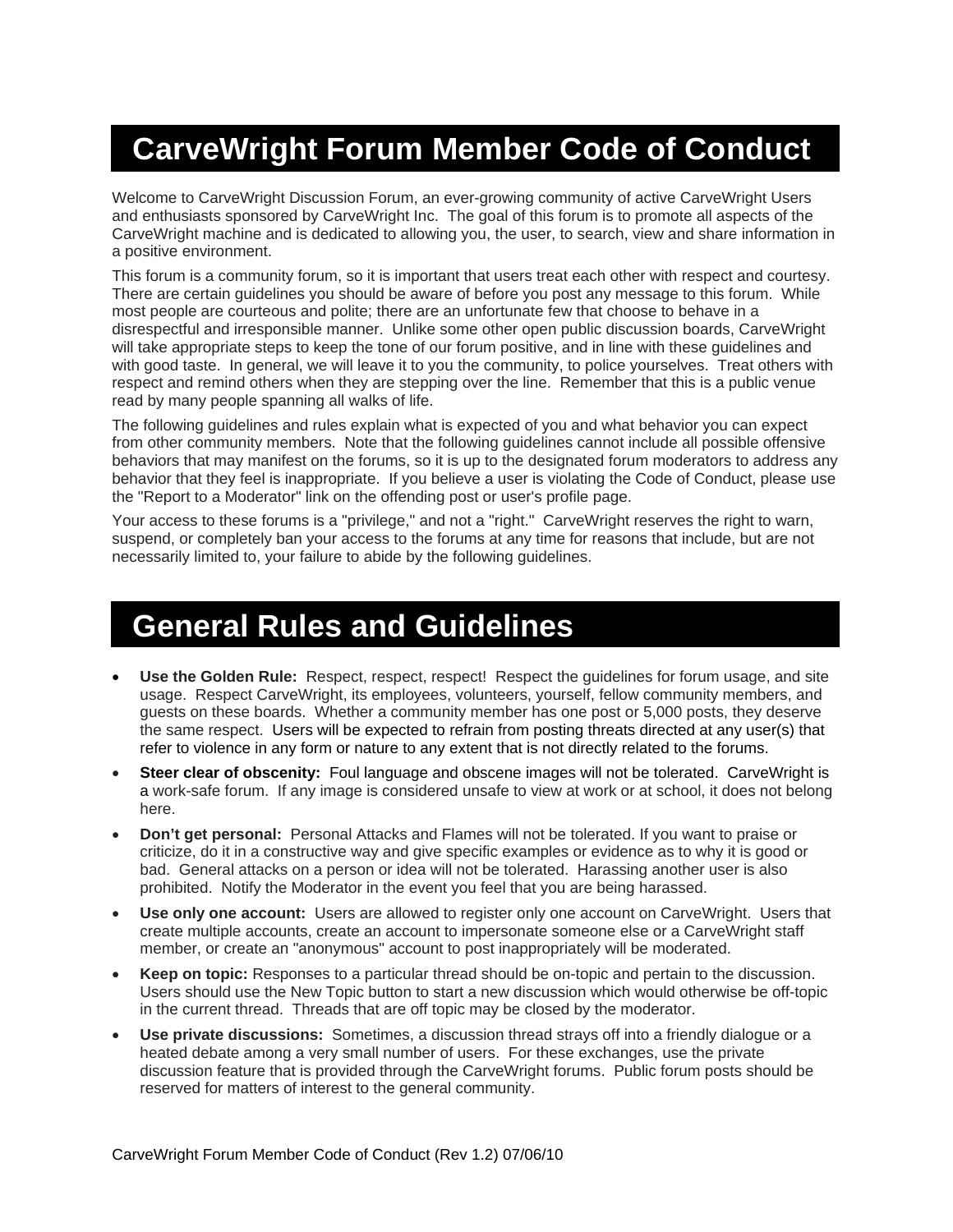- **Don't reveal others personal information:** Releasing any information regarding any one else's personal information without prior consent is prohibited. This includes phone numbers, addresses, passwords, pictures and PM's.
- **Don't spam:** Posting the same message to many topics or boards is considered spam. Duplicate messages will be deleted or consolidated by our moderators. Please do your best to post new topics to the appropriate forum board; moderators will move topics that are posted into inappropriate boards.
- **Don't sell or solicit:** Posting links or creating posts for personal monetary profit will not be tolerated. This includes referral sites. Commercial content as a direct or indirect (either intentional or nonintentional) attempt to solicit customers through a forum post will be edited or deleted. Notwithstanding the above, CarveWright reserves the right to include limited commercial content in this Forum, in its sole discretion.
- **Make sure that you own the content you post:** We take copyright infringement very seriously. Please do not post any material for which you cannot demonstrate proof of ownership. If someone has posted copyrighted or otherwise illegal material, please notify CarveWright immediately so that it may be removed.
- **Malicious Programs:** Posting or linking to malicious viruses/programs, illegal programs, or information that helps attain mentioned programs is not allowed.
- **Do not engage in disruptive posting behavior:** Users are expected to refrain from "trolling" threads and to post with some level of maturity. Trolling posts include the following actions with the purpose of causing a disturbance in the community:
	- − Posts of outrageous nature with the sole aim of baiting people to answer
	- − Posts that generally sow discord on the forum
	- − Posts that inspire heated rhetoric
	- − Posts that are pointless, offensive, or annoying
	- − Posts where the instigator purposely plays "dumb" so as to incite the rest of the forum
	- − Posts with the sole purpose of disparaging the company, product or associated people

### **Our Moderators**

Forum Moderators are community volunteers that give up their time to help build a better community. They will assist with focusing topics and enforcing guidelines. They have the ability to edit/delete posts, to move, close or delete topics, and to temporarily moderate users' posts. We rely on our moderators to keep things moving in a positive direction and rely on their input to resolve disputes. Users are expected to treat all members of the CarveWright staff with respect. Inappropriate behavior directed towards the moderators will not be tolerated. Please do not disrupt, annoy, confront, or otherwise bother the moderators with items that do not relate to their job.

#### **Non-Conformance**

From time to time threads will be removed or edited. Please understand that we are not attempting to censor any messages or opinions posted, but this is a moderated discussion forum. We simply want to preserve the spirit of a positive, open, and interactive discussion that can be enjoyed by all participants. This means that we (CarveWright and the volunteers for CarveWright) reserve the right to edit/remove inappropriate messages, or to lock a discussion thread.

Before taking any of these actions, a moderator will attempt to steer the discussion back to the topic, if this is possible and appropriate. The additional step of editing or deleting a post will only be taken in appropriate circumstances; again, the intent is not to censor legitimate discussion or to change the